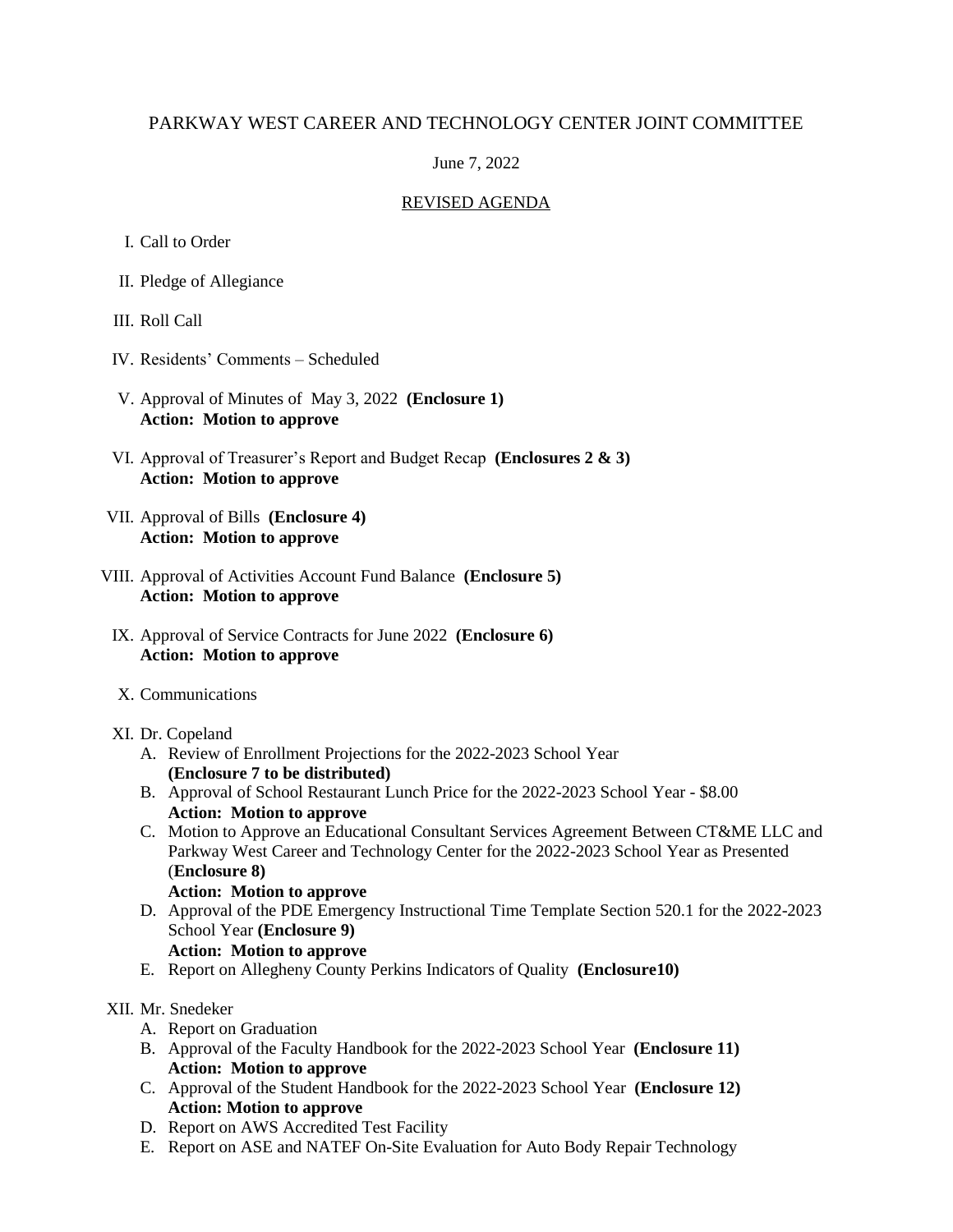### XIII. Mr. Hamilton

A. Permission to Award the Master Package and School Board Liability with School Leaders, Umbrella Liability, Workers' Compensation, and Cyber Liability Policies to the Lowest Responsible Bidder as Recommended by Administration and Arthur J. Gallagher & Company **(Enclosure 13)**

### **Action: Motion to award**

B. Permission to Retain any Unspent Funds Within the Administrative Budget for Future Capital Projects

## **Action: Motion to grant permission**

C. Motion to Approve Temporary Transfer of Funds from the 2021-2022 Budget to the Building Rental Budget for the Budgeted Renovations, and to Further Authorize the Transfer of Funds to the 2022-2023 Budget Upon Receipt of the District Payments

### **Action: Motion to approve**

- D. Permission to Approve Budgetary Transfers as Necessary **Action: Motion to grant permission**
- E. Permission to Authorize the Business Manager to Make any Budgetary Transfers as Needed on June 30, 2022, due to the Auditor's Journal Entries with Ratification of Said Action to Take Place Upon Completion of Audit

## **Action: Motion to grant permission**

## XIV. Committee Reports

- A. Building Committee
	- Mr. Ostrander, Chairperson; Mr. Appel, Mrs. Helkowski, and Mr. Iagnemma, Members
	- 1. Motion to Approve Server Room Floor Replacement in the Amount of \$21,900.00 as Presented **(Enclosure 14)**

### **Action: Motion to approve**

- 2. Motion to Approve Change Order Number 1 in the Amount of \$1,200.00 as Presented **(Enclosure 15 to be distributed) Action: Motion to approve**
- 3. Motion to Approve Change Order Number 2 in the Amount of \$20,000.00 as Presented **(Enclosure 15A)**

# **Action: Motion to approve**

- 4. Schedule a Meeting
- B. Educational Planning Committee Mrs. Murphy, Chairperson, Mrs. Barr, Mrs. Johnson, and Mrs. Petersen, Members
- C. Finance Committee
	- Mrs. Helkowski, Chairperson; Mr. Ostrander, Mrs. Petersen, and Mrs. Shaw, Members

# D. Personnel Committee

Mr. Choura, Chairperson; Mr. Appel, Mr. Dudash, and Mrs. Petersen, Members

- 1. Permission to Accept with Regret the Resignation of Dr. Fred McGivern, Assistant Principal, for the Purpose of Retirement, Effective August 31, 2022 **(Enclosure 16) Action: Motion to accept**
- 2. Permission to Employ Michael Leddy, as Assistant Principal, at an Annual Salary of \$88,000 Plus Full Benefits, Effective for the 2022-2023 School Year **(Enclosure 17) Action: Motion to grant permission**
- 3. Permission to Post, Advertise and Hire an Electrical Systems Technology Instructor with Ratification to Take Place at a Future Meeting **Action: Motion to grant permission**
- 4. Ratification of the Action Taken by Administration in Accepting the Resignation of Andrew Burch, Custodian/Maintenance, Effective May 12, 2022 **(Enclosure 18) Action: Motion to ratify**